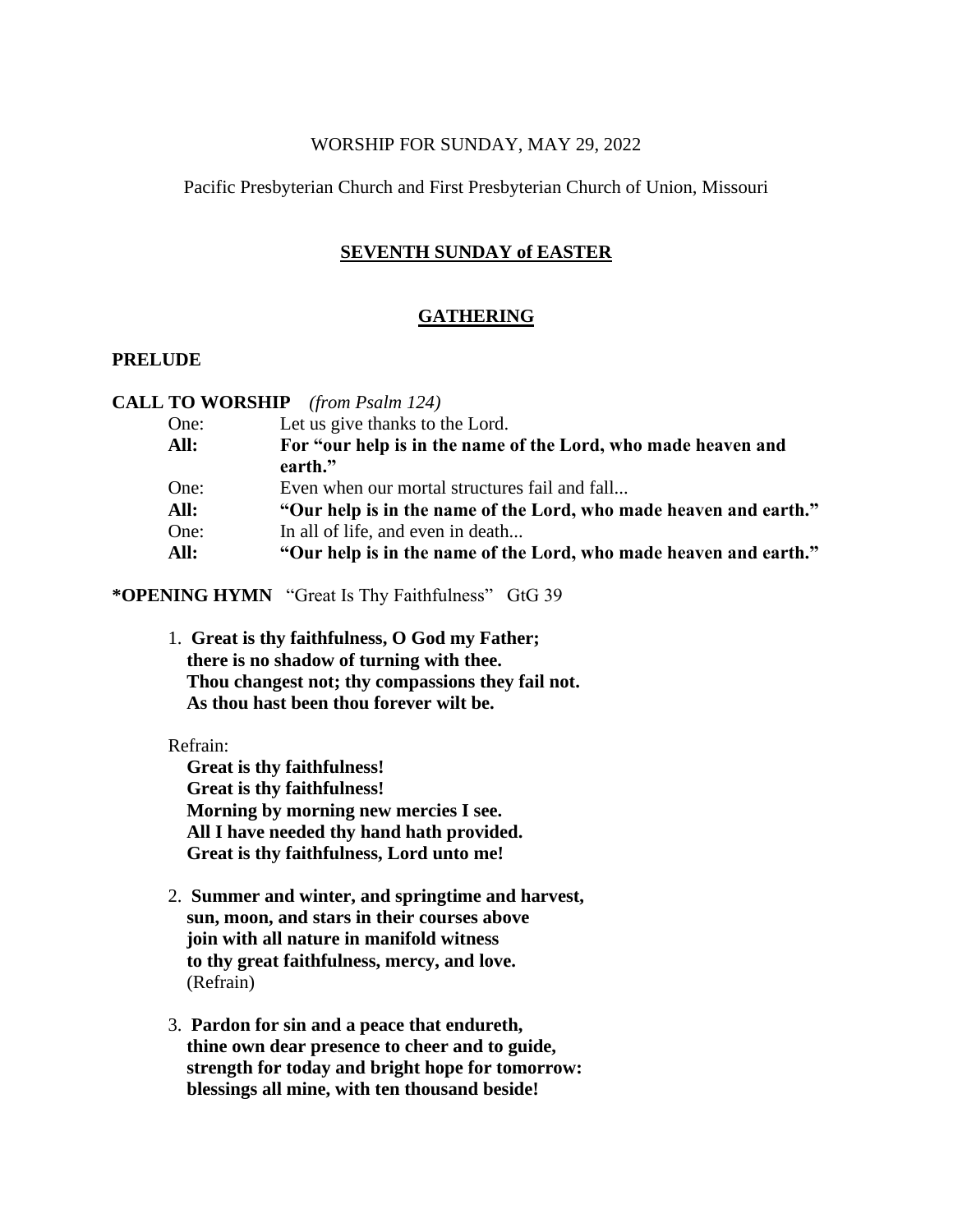(Refrain)

*(Public Domain)*

#### **\*UNISON PRAYER OF CONFESSION**

**Dear God, we proclaim your greatness, yet cower in weakness. The powers in life that assail us are monstrous, and we are afraid. You tell us to trust in you, yet we hunker down in fear. We are scared of being hurt and what we might lose. We are afraid of rejection and being laughed at. We are fearful of being wrong and making things worse. We do not trust that you will be with us, to guide us and protect us, to give us courage, and to help us do your work. Forgive us, gracious God. Renew our faith in you. Restore us to your hope. And reclaim us for your message of love made bright and true by the power of the resurrection. For it is in Christ's name that we pray. Amen.**

## **\*SILENT CONFESSION**

# **\*ASSURANCE OF PARDON**

| The proof of God's amazing love is this: that while we were yet sinners, |
|--------------------------------------------------------------------------|
| Christ died for us. Christ rose for us. Christ reigns in power for us.   |
| Christ even prays for us.                                                |
| My friends, rejoice and celebrate in the good news we claim and embrace. |
| That in Jesus Christ we are forgiven, we are loved, we are given new     |
| life. Alleluia! Amen!                                                    |
|                                                                          |

#### **\*THE PEACE**

One: The peace of Christ be with you.

# **All: And also with you.**

*(From your seat, a brief sign of peace may be shared: a wave of the hand, a nod of the head, etc.)*

#### **THE WORD**

## **RESPONSIVE READING** Psalm 46

| One: | God is our refuge and strength,                           |
|------|-----------------------------------------------------------|
| All: | a very present help in trouble.                           |
| One: | Therefore we will not fear, though the earth be moved,    |
|      | and though the mountains be toppled                       |
|      | into the depths of the sea;                               |
| All: | Though its waters rage and foam,                          |
|      | and though the mountains tremble at its tumult.           |
| One: | The Lord of hosts is with us;                             |
| All: | the God of Jacob is our stronghold.                       |
| One: | There is a river whose streams make glad the city of God, |
|      | the holy habitation of the Most High.                     |
| All: | God is in the midst of the city;                          |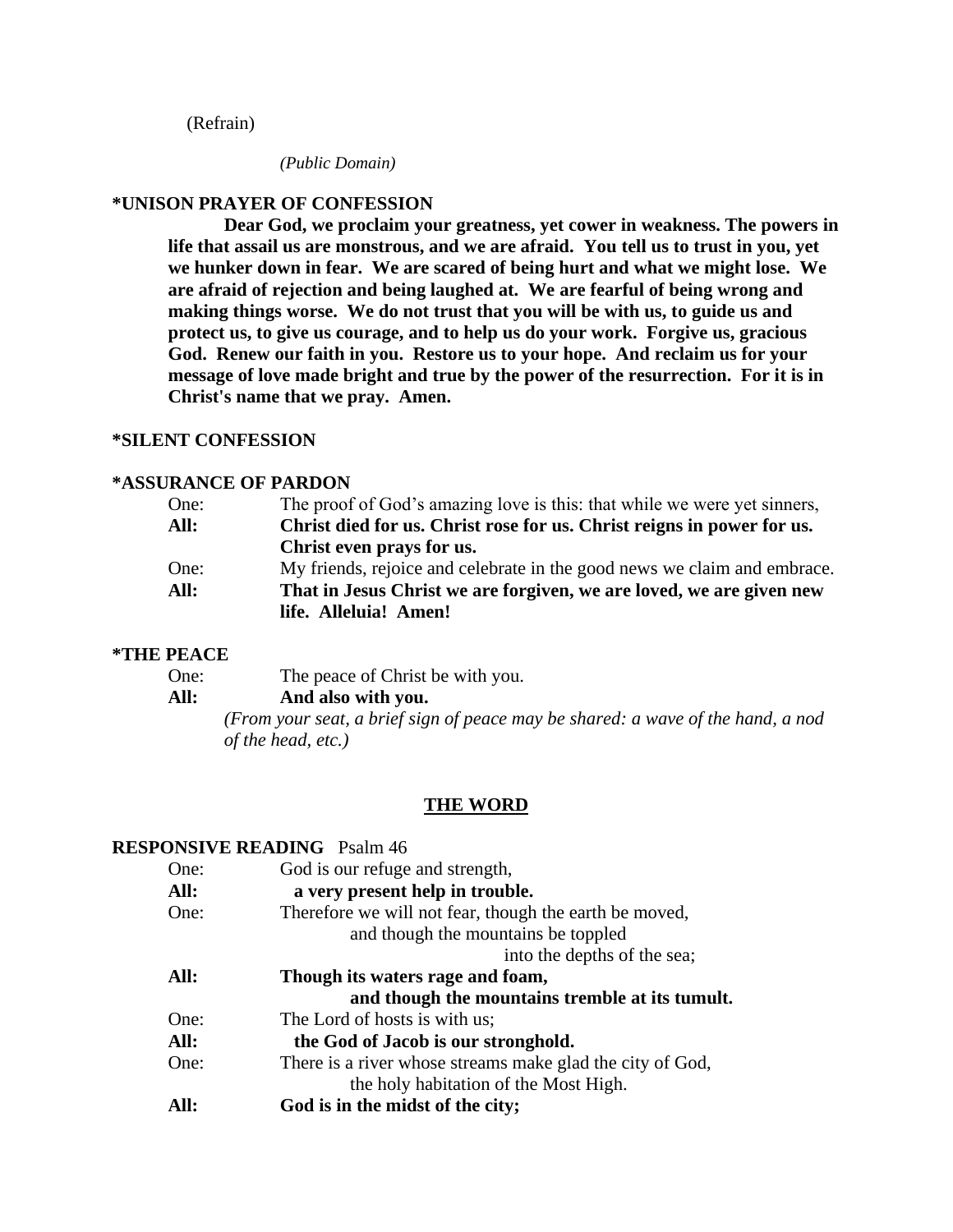|      | it shall not be overthrown;                             |
|------|---------------------------------------------------------|
|      | God shall help it at the break of day.                  |
| One: | The nations make much ado, and the realms are shaken;   |
| All: | God has spoken, and the earth shall melt away.          |
| One: | The Lord of hosts is with us;                           |
| All: | the God of Jacob is our stronghold.                     |
| One: | Come now and look upon the works of the Lord,           |
|      | what awesome things God has done on earth.              |
| All: | It is the Lord who makes war to cease in all the world, |
|      | who breaks the bow, and shatters the spear,             |
|      | and burns the shields with fire.                        |
| One: | "Be still, then, and know that I am God;                |
| All: | I will be exalted among the nations;                    |
|      | I will be exalted in the earth."                        |
| One: | The Lord of hosts is with us;                           |
| All: | the God of Jacob is our stronghold.                     |

**SCRIPTURE READING** Romans 8 (selected verses)

# **PRAYER FOR ILLUMINATION**

**SERMON** "Grappling with Uvalde +..." by Pastor Bill Vincent

**\*HYMN** "Be Still, My Soul" GtG 819

- 1. **Be still, my soul: the Lord is on thy side. Bear patiently the cross of grief or pain. Leave to thy God to order and provide, who through all changes faithful will remain. Be still, my soul: thy best, thy heavenly Friend through thorny ways leads to a joyful end.**
- 2. **Be still, my soul: thy God doth undertake to guide the future surely as the past. Thy hope, thy confidence let nothing shake; all now mysterious shall be bright at last. Be still, my soul: the waves and winds still know his voice who ruled them while he dwelt below.**
- 3. **Be still, my soul: the hour is hastening on when we shall be forever with the Lord; when disappointment, grief, and fear are gone, sorrow forgot, love's purest joys restored. Be still, my soul: when change and tears are past all safe and blessed we shall meet at last.**

*(Public Domain)*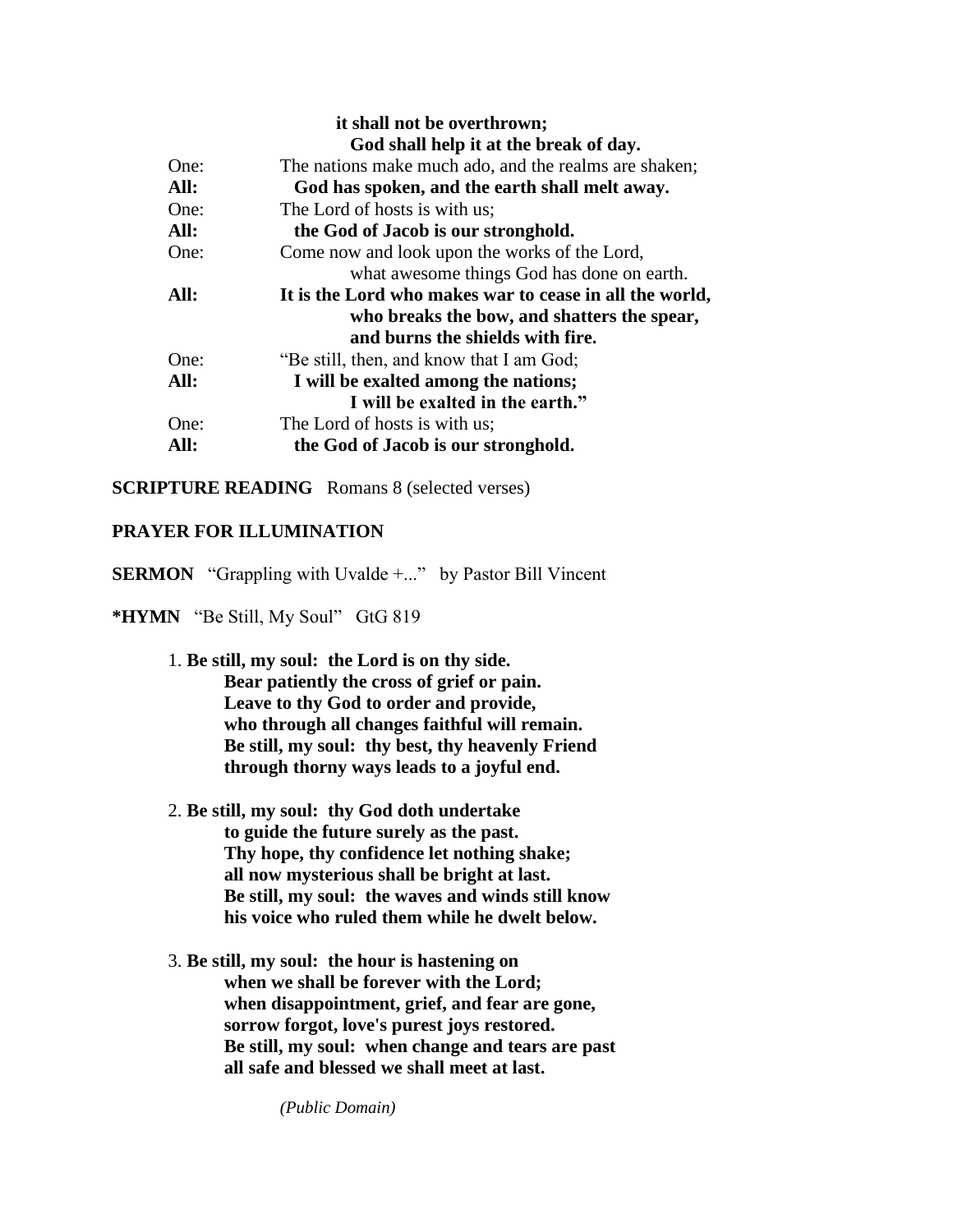#### **\*AFFIRMATION OF FAITH**

**In life and in death we belong to God. Through the grace of our Lord Jesus Christ, the love of God, and the communion of the Holy Spirit, we trust in the one triune God, the Holy One of Israel, whom alone we worship and serve.**

**Like a mother who will not forsake her nursing child, like a father who runs to welcome the prodigal home, God is faithful still.**

**In gratitude to God, empowered by the Spirit, we strive to serve Christ in our daily tasks and to live holy and joyful lives, even as we watch for God's new heaven and new earth, praying, "Come, Lord Jesus!"**

**With believers in every time and place, we rejoice that nothing in life or in death can separate us from the love of God in Christ Jesus our Lord.**

(from *A Brief Statement of Faith*, Presbyterian Church (U.S.A.) Book of Confessions)

#### **PRAYERS OF THE PEOPLE**

Pastor: Lord, in your mercy, by your strength, with your grace... **People: ...hear our prayer.**

**THE LORD'S PRAYER** (Traditional)

**Our Father, who art in heaven, hallowed be thy name, thy kingdom come, thy will be done, on earth as it is in heaven. Give us this day our daily bread; and forgive us our debts, as we forgive our debtors; and lead us not into temptation, but deliver us from evil. For thine is the kingdom, and the power, and the glory, forever. Amen.**

**MINUTE FOR MISSION** - Carol Gruber: Pentecost offering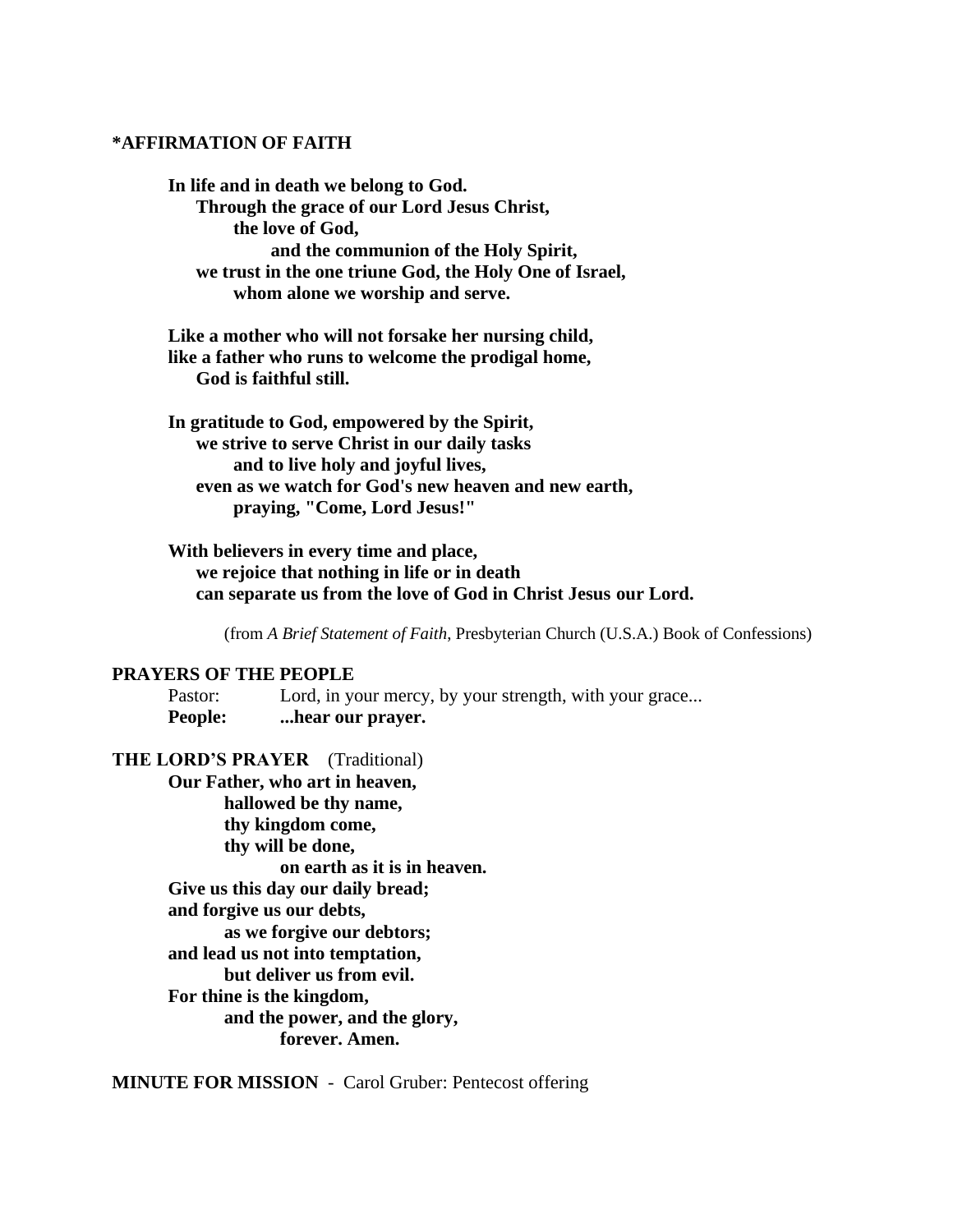#### **OFFERING**

*Invitation*

#### *Reflection*

\**Unison Prayer of Dedication*

**Eternal God, you bring joy out of sorrow, plenty out of want, life out of death. For your grace in the midst of adversity, we give you thanks. For your sustaining presence in times of emptiness, we give you thanks. For your peace in storms of turmoil, we give you thanks. Accept our gratitude and these tokens of our thanks. May our lives be beacons of faithfulness and love, reflecting the light and life of your glory. In Christ's name we pray. Amen.**

#### **SENDING**

**\*CLOSING HYMN** "How Firm a Foundation" GtG 463

- 1. **How firm a foundation, ye saints of the Lord, is laid for your faith in God's excellent Word! What more can be said than to you God hath said, to you who for refuge to Jesus have fled?**
- 2. **"Fear not, I am with thee, O be not dismayed, for I am thy God, and will still give thee aid; I'll strengthen thee, help thee, and cause thee to stand, upheld by my righteous, omnipotent hand.**
- 3. **"When through the deep waters I call thee to go, the rivers of sorrow shall not overflow; for I will be near thee, thy troubles to bless, and sanctify to thee thy deepest distress.**
- 4. **"When through fiery trials thy pathway shall lie, my grace, all sufficient, shall be thy supply; the flame shall not hurt thee; I only design thy dross to consume, and thy gold to refine.**
- 5. **"The soul that on Jesus hath leaned for repose, I will not, I will not desert to its foes; that soul, though all hell should endeavor to shake, I'll never, no, never, no, never forsake."**

*(Public Domain)*

#### **\*CHARGE AND BLESSING**